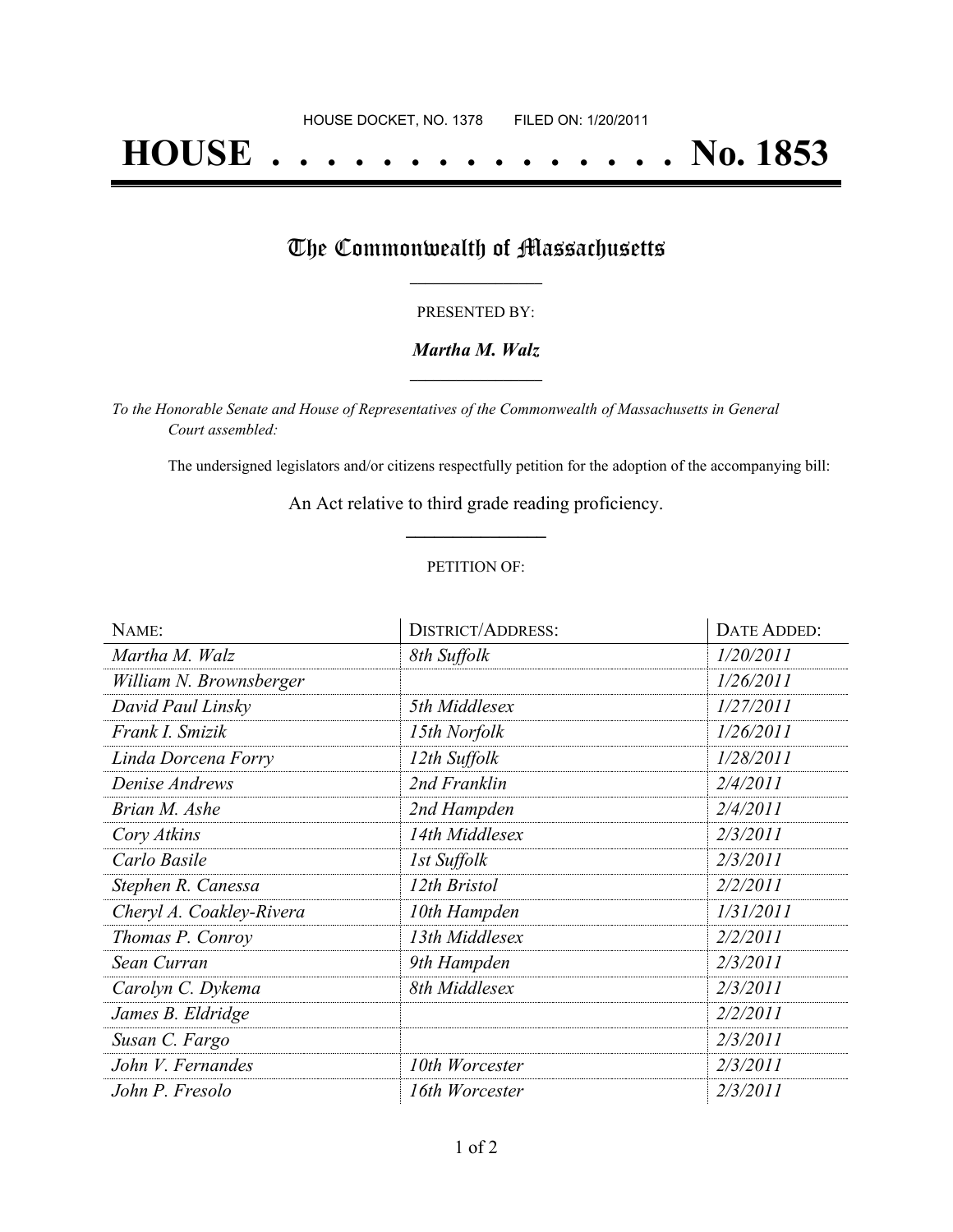| Sean Garballey             | 23rd Middlesex | 2/1/2011  |
|----------------------------|----------------|-----------|
| Patricia A. Haddad         | 5th Bristol    | 2/2/2011  |
| Jonathan Hecht             | 29th Middlesex | 2/3/2011  |
| Louis L. Kafka             | 8th Norfolk    | 2/4/2011  |
| Michael F. Kane            | 5th Hampden    | 1/31/2011 |
| Kay Khan                   | 11th Middlesex | 2/4/2011  |
| Jason M. Lewis             | 31st Middlesex | 2/2/2011  |
| James M. Murphy            | 4th Norfolk    | 2/3/2011  |
| Kevin J. Murphy            | 18th Middlesex | 2/4/2011  |
| James J. O'Day             | 14th Worcester | 2/3/2011  |
| <b>Alice Hanlon Peisch</b> | 14th Norfolk   | 2/3/2011  |
| Angelo J. Puppolo, Jr.     | 12th Hampden   | 1/31/2011 |
| John W. Scibak             | 2nd Hampshire  | 2/2/2011  |
| Benjamin Swan              | 11th Hampden   | 2/4/2011  |
| Walter F. Timilty          | 7th Norfolk    | 1/31/2011 |
| Timothy J. Toomey, Jr.     | 26th Middlesex | 2/4/2011  |
| Martin J. Walsh            | 13th Suffolk   | 2/4/2011  |
| Thomas M. Petrolati        | 7th Hampden    |           |
| Alice K. Wolf              | 25th Middlesex | 2/4/2011  |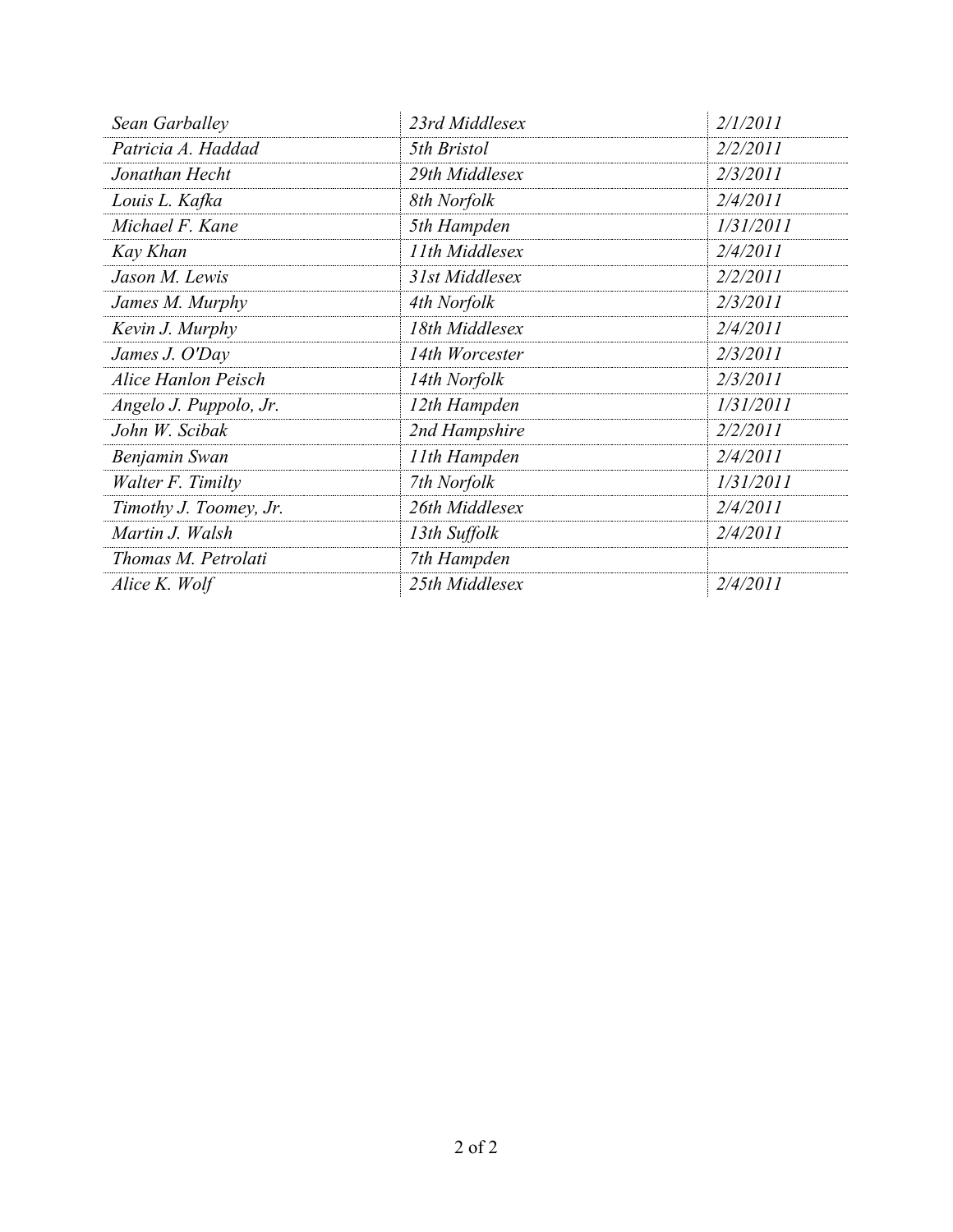## **HOUSE . . . . . . . . . . . . . . . No. 1853**

By Ms. Walz of Boston, a petition (accompanied by bill, House, No. 1853) of Martha M. Walz and others for legislation to establish an early reading council for the development of literacy of students in the third grades of the public schools in the Commonwealth. Education.

### The Commonwealth of Massachusetts

**\_\_\_\_\_\_\_\_\_\_\_\_\_\_\_ In the Year Two Thousand Eleven \_\_\_\_\_\_\_\_\_\_\_\_\_\_\_**

An Act relative to third grade reading proficiency.

*Whereas,* The deferred operation of this act would tend to defeat its purpose, which is to improve third grade reading proficiency, therefore it is hereby declared to be an emergency law, necessary for the immediate preservation of the public convenience.

Be it enacted by the Senate and House of Representatives in General Court assembled, and by the authority *of the same, as follows:*

 SECTION 1. (a) There is hereby established the Massachusetts early reading council to enhance children's language and literacy development with the goal of achieving reading proficiency and higher levels of learning for all students by the end of third grade, including, but not limited to, those eligible for free or reduced cost lunches, early intervention or individualized education plans, English-language learners, and advanced learners, to consist of 17 members: the secretary of education who shall serve as co-chair; a recognized expert in children's language and literacy development, to be appointed by the Massachusetts governor, who shall serve as co- chair; the senate and house chairs of the joint committee on education or their designees; 2 persons to be appointed by the commissioner of the department of early education and care, 1 of whom shall be a member of the department of early education and care's parent advisory committee and 1 of whom shall be a representative from a licensed early education and care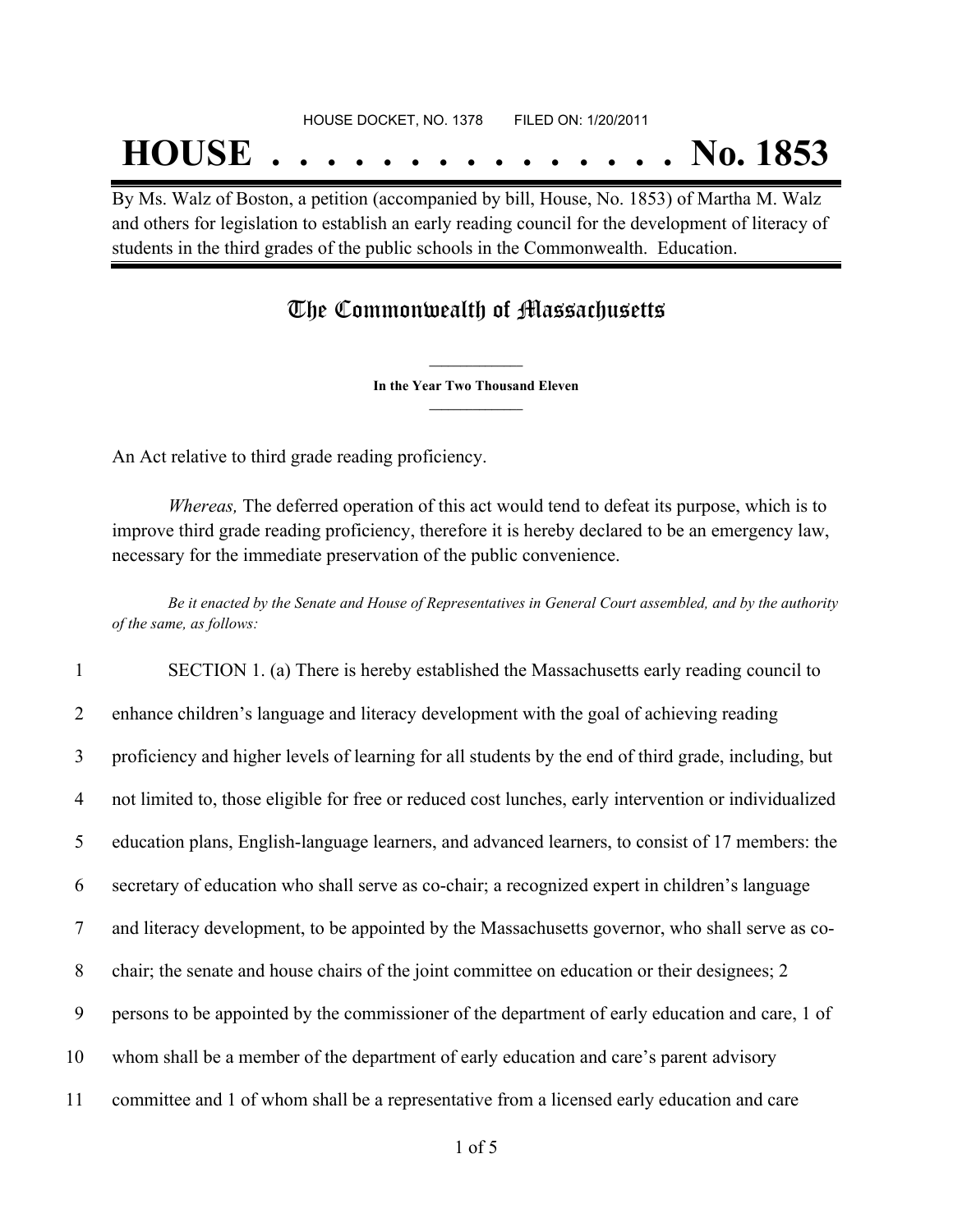program; an early childhood educator to be appointed by the Massachusetts Head Start Association; an expert in children's language and literacy development to be appointed by the commissioner of elementary and secondary education; a superintendent of a local education agency to be appointed by the Massachusetts Association of School Superintendents; a principal of a public school to be appointed by the Massachusetts Elementary School Principals Association; a sitting school committee member to be appointed by the Massachusetts School Committee Association; a pre-kindergarten to third grade teacher with reading expertise to be appointed by the American Federation of Teachers-Massachusetts; a pre-kindergarten to third grade teacher with reading expertise to be appointed by the Massachusetts Teachers Association; a mayor to be appointed by the Massachusetts Mayors' Association; a pediatrician to be appointed by the Massachusetts chapter of the American Academy of Pediatrics; a representative of the Massachusetts Reading Association; and a representative of Strategies for Children.

 (b) Council members shall each be appointed for a term of 3 years. No member shall serve for more than 2 consecutive terms. The council shall meet no less than 4 times annually. The secretary of education shall appoint personnel necessary to coordinate the activities of the council and provide administrative support to the council, as requested.

 (c) The council shall: (1) advise the secretary of education, the commissioner of the department of early education and care, the commissioner of the department of elementary and secondary education, and other appropriate public agencies on the development, implementation and oversight of programs and services intended to support young children's language and literacy development from birth through third grade, including, but not limited to, family engagement and home-visiting programs, high-quality infant and toddler programs, high-quality pre-kindergarten, high-quality full-day kindergarten, and pre-kindergarten to grade 3 alignment

of 5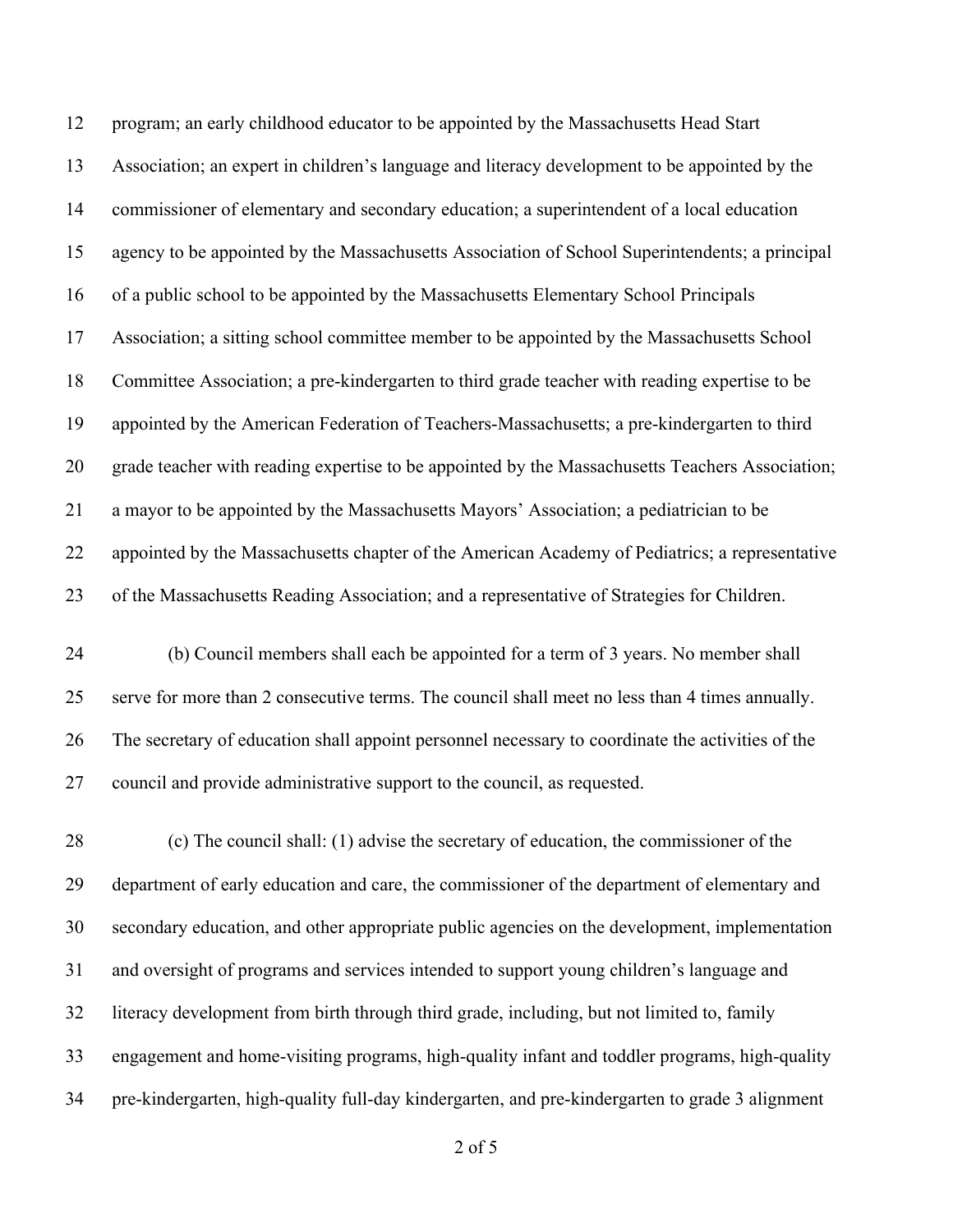of curriculum and instruction; (2) help facilitate interagency collaboration and communication to improve alignment across diverse educational settings and levels; (3) review the annual plans and the proposed annual budgets of the department of early education and care and the department of elementary and secondary education, and make recommendations to the commissioners in regard thereto; (4) make recommendations regarding any legislation and regulations that would affect children's language and literacy development in light of the goal of the council; and (5) cultivate public-private partnerships and encourage sharing of best practices between schools and community-based organizations, particularly early education and care and afterschool programs.

 SECTION 2. The council shall develop recommendations and benchmarks for measuring progress by the department of elementary and secondary education and the department of early education and care, including, but not limited to, each of the following areas: (a) Professional development and instructional leadership in reading and English language arts, consistent with the principles that effective professional development: (1) is data driven, collaborative and sustained over time; (2) occurs in collaborative professional cultures that support ongoing improvement; (3) includes quality standards for identifying appropriate professional development offerings; (4) is provided within a rigorous accountability system to evaluate the qualifications of professional development providers and the effectiveness of trainings; and (5) is provided in diverse settings, including online communities, and through diverse methods to address the needs of all educators.

 (b) Curriculum guidelines for districts, schools, and licensed early education and care programs, to support best practices and encourage improved alignment across educational settings and levels, acknowledging that recommended curricula should: (1) draw on evidence

of 5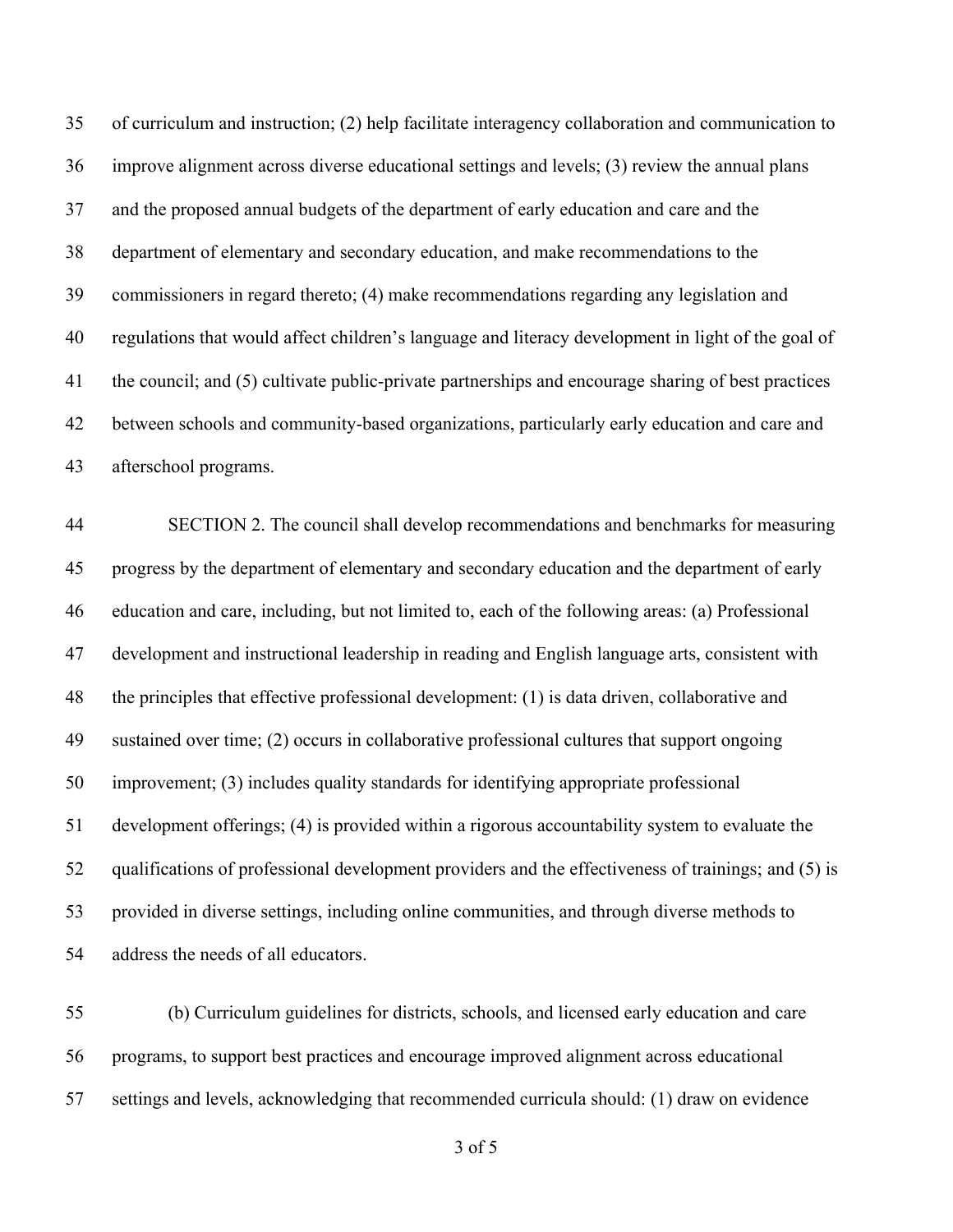demonstrating effectiveness in improving children's learning and emphasize integrated learning experiences that address phonological awareness, phonics, fluency, vocabulary, and reading comprehension; (2) promote developmentally appropriate educational practices including play to accommodate young children's learning styles; (3) provide additional guidance on best practices to meet the learning needs of children eligible for early intervention and individualized education plans, English language learners, and children otherwise deemed at risk of falling below age appropriate benchmarks for language and literacy development; (4) include strategies for incorporating reading and writing standards from the Massachusetts curriculum framework for English language arts and literacy into other subjects; and (5) provide guidance to early education and care providers on the use of curricula, materials, and instructional techniques for programs serving children prior to school entry.

 (c) An assessment system to monitor and report on children's progress toward achieving benchmarks in language and literacy development prior to grade three across educational levels and program settings to include, in collaboration with the department of early education and care and the department of elementary and secondary education, exploring the establishment of state approved assessment tools for measuring school readiness and children's reading proficiency from pre-kindergarten to grade three.

 (d) Birth to age five school readiness plans to be developed by districts and schools, in partnership with community members and organizations, and including literacy plans for entering students and their families.

 (e) Family engagement strategies for improving communication and interactions between families and educational settings frequented by children, including guidance on the following:

of 5